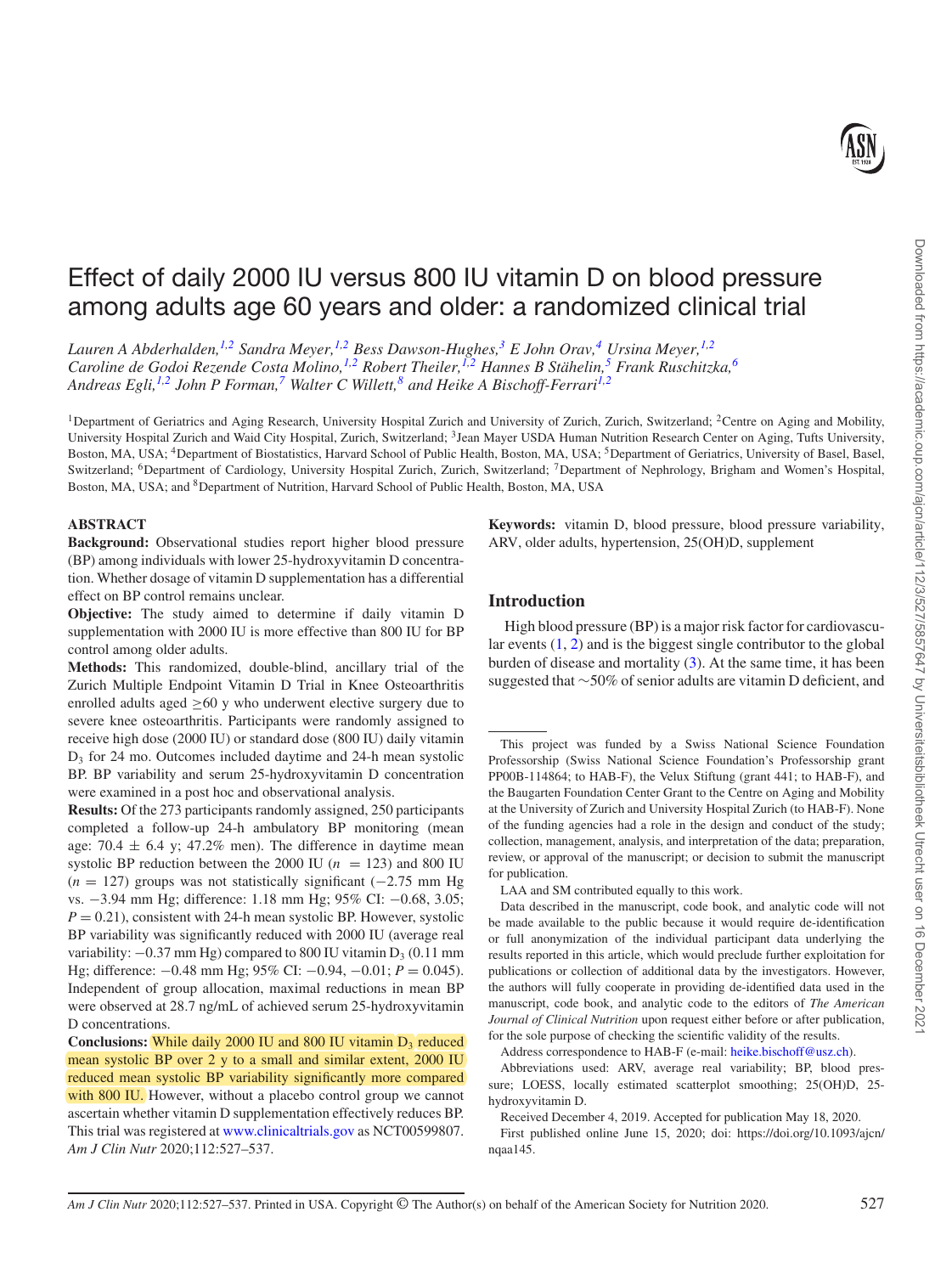several large cohort studies link vitamin D deficiency to incident hypertension  $(4–8)$ .

Vitamin D may influence BP through several mechanistic pathways. First, animal studies have shown that vitamin D receptor knock-out mice have 2.5-fold increased angiotensin II, a potent vasoconstrictor, which leads to the development of hypertension in these mice [\(9\)](#page-9-4). Second, among humans, vitamin D receptors have been found in smooth muscle cells and endothelial cells [\(10\)](#page-9-5), supported by 1 clinical trial among diabetic patients in which vitamin D supplementation reduced the proliferation of vascular endothelial cells [\(11\)](#page-9-6). Third, lower 25-hydroxyvitamin D [25(OH)D] status has been associated with higher plasma renin [\(12\)](#page-9-7), a main driver of hypertension. Finally, vitamin D deficiency has been suggested to have antiinflammatory and thereby antiatherosclerotic benefits [\(13\)](#page-9-8).

Despite these data linking vitamin D to several mechanistic pathways of BP regulation and large epidemiological studies in which lower 25(OH)D status was associated with higher systolic BP, incident hypertension, and increased cardiovascular mortality [\(4,](#page-9-3) [14\)](#page-9-9), clinical trials on the effect of vitamin D supplementation on BP have shown conflicting results. Some clinical trials have demonstrated vitamin D supplementation to be beneficial for cardiovascular disease risk markers [\(15\)](#page-9-10) and systolic BP control [\(16\)](#page-9-11). In contrast, 2 meta-analyses did not support an effect of vitamin D supplementation on systolic BP [\(17,](#page-9-12) [18\)](#page-9-13). The null findings may be explained by the fact that the studies included many relatively healthy, younger participants and used officemeasured BP [\(17,](#page-9-12) [18\)](#page-9-13). Persons with knee osteoarthritis have a 13% higher chance of developing hypertension, possibly due to modifications of extracellular matrix leading to reduced elasticity of blood vessels as well as low physical activity, for which vitamin D on BP might have a different efficacy profile [\(19\)](#page-9-14). Office-measured BP is vulnerable to white-coat reaction and is often poorly performed in clinical practice [\(20\)](#page-9-15). Our study is unique in that it used 24-h ambulatory BP monitoring to get a more accurate recording of mean BP and that it contains the added outcome of BP variability. The effect of vitamin D on BP variability has not been explored to the best of our knowledge, offering a unique contribution to nutritional science.

We therefore assessed the efficacy of daily high dose vitamin D3 supplementation, 2000 IU, compared with the standard of care, 800 IU, for lowering mean systolic BP among adults aged  $\geq 60$  y. A post hoc analysis was conducted to explore the effect of vitamin D dose on BP variability. Furthermore, in an observational aim, we examined the relation between serum 25(OH)D and changes in systolic BP.

# **Methods**

#### **Participants and study design**

The Zurich Multiple Endpoint Vitamin D Trial in Knee Osteoarthritis study was a 24-mo randomized (1:1) doubleblind clinical trial testing the impact of daily high dose vitamin D on recovery after unilateral total knee joint replacement (NCT00599807; [clinicaltrials.gov\)](http://clinicaltrials.gov) [\(21\)](#page-9-16). Data were collected from January 2008 to March 2014 at the Centre on Aging and Mobility at the University Hospital Zurich. Eligible participants were adults aged  $\geq 60$  y who underwent elective surgery for unilateral knee replacement due to severe knee osteoarthritis, without a planned bilateral knee replacement within the next 2 y. Participants were randomly assigned to either a single capsule of 2000 IU or 800 IU vitamin  $D_3$  supplementation/d. Additionally, all participants received a 500 mg supplement of calcium/d (calcium carbonate). Daily 2000 IU vitamin D did not improve pain and disability following unilateral total knee joint replacement in the main trial [\(21\)](#page-9-16). The present study reports a predefined secondary endpoint relating to BP change as an ancillary trial of the Zurich Multiple Endpoint Vitamin D Trial in Knee Osteoarthritis study.

### **Ethics**

The study was performed in accordance with the principles outlined in the Declaration of Helsinki, and all participants gave their written informed consent to the study, which was approved by the Cantonal Ethical Commission of Zurich, Switzerland (protocol identifier STZ 20/07).

### **Outcome variables**

#### *24-hour BP.*

The primary outcome variables were systolic daytime and 24-h BP. We used home-based 24-h ambulatory BP monitoring according to the most recent guidelines, which recommend the use of 24-h ambulatory or home BP monitoring to confirm hypertension [\(22–24\)](#page-9-17). In 2011, the guidelines of the method for diagnosing hypertension were refined based on results of a systematic review [\(22\)](#page-9-17) and a subsequent independent metaanalysis [\(25\)](#page-9-18) showing that ambulatory or home BP monitoring was better than clinic measures in predicting subsequent risk of cardiovascular events [\(22,](#page-9-17) [26\)](#page-10-0).

Systolic and diastolic BP were monitored every 20 min during the day and every hour during individually defined sleep periods by a home-based ambulatory BP monitor (Spacelabs 90217; Spacelabs Healthcare™) for 24 h at 6–8 wk after surgery (baseline), then again at 1 and 2 y. For statistical analysis, we used the mean day, night, and 24-h systolic and diastolic BP as the outcome variables by averaging all BP measurements within the period. Daytime and 24-h systolic BP were the focus of this investigation, as these measures are known to be most responsive to treatments for hypertension.

As a post hoc analysis, short-term BP variability (i.e., withinday BP variance) was assessed using the average real variability (ARV) index, which calculates the average of absolute changes in consecutive BP readings [\(27\)](#page-10-1), as follows

$$
ARV = \frac{1}{N-1} \sum_{k=1}^{N-1} |BP_{k+1} - BP_k| \tag{1}
$$

where *N* represents the total number of BP measurements and *BPk* the  $k<sup>th</sup>$  BP recording for a given individual.

#### *Serum 25(OH)D concentration.*

In an observational analysis, a secondary outcome variable of achieved 25(OH)D concentration was examined. Fasting blood samples were taken in the morning when the participant arrived at the study center. Serum 25(OH)D concentration was measured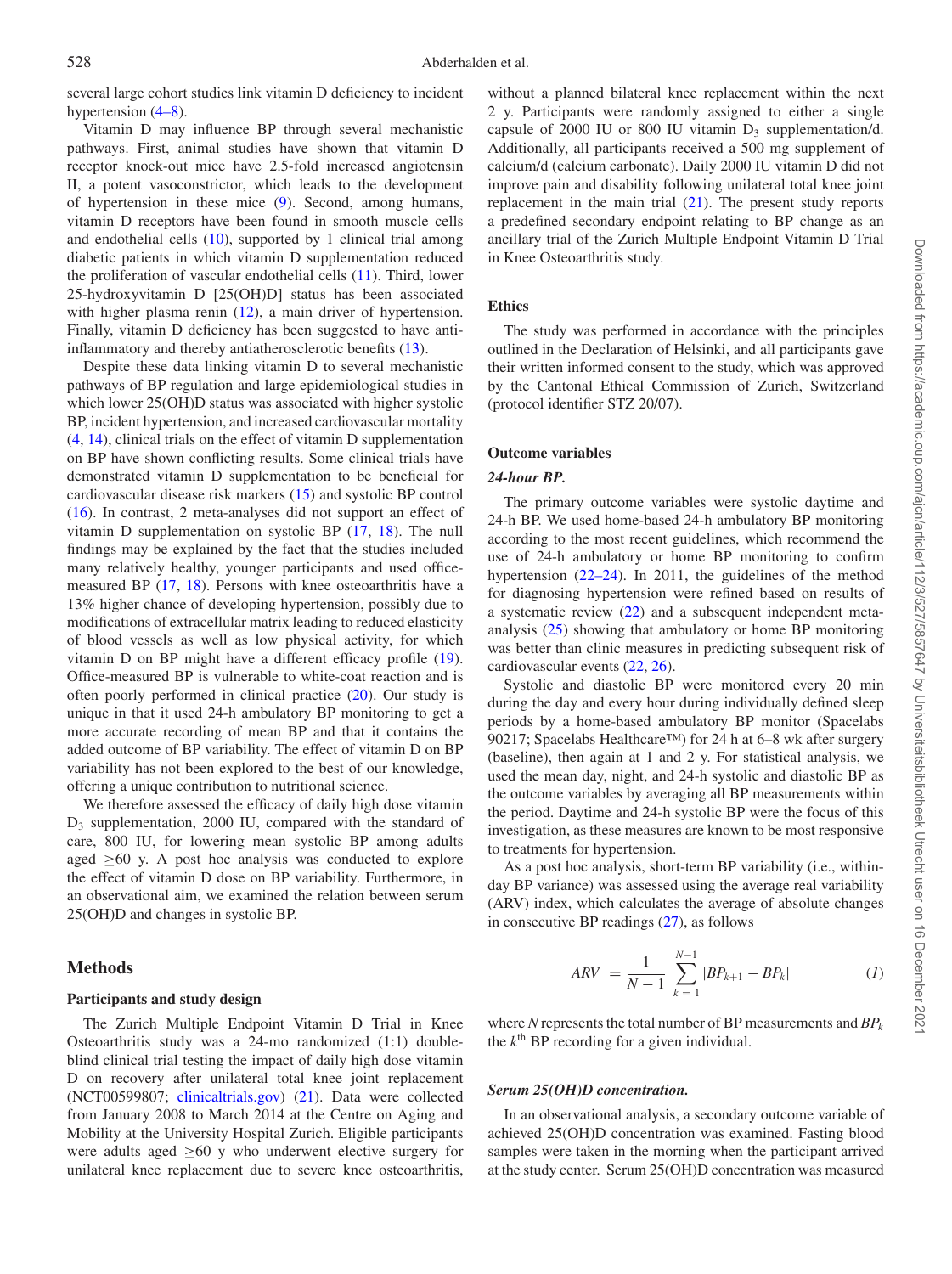Vitamin D on blood pressure among older adults 529

<span id="page-2-0"></span>

**FIGURE 1** Study flow diagram. BP, blood pressure.

at baseline, 1-y, and 2-y visits using the Lumipulse G 25(OH) vitamin D assay on the Lumipulse G 1200 system from Fujirebio. The intra-assay CV% of the Fujirebio 25(OH)D assay for 20 replicates of quality-control samples was 3.4%, 1.6%, and 1.3% for mean 25(OH)D values of 11.0 ng/mL, 31.8 ng/mL, and 71.7 ng/mL, respectively, and 4.6%, 2.6%, and 2.4% after 20 d [\(28\)](#page-10-2). Furthermore, the Fujirebio assay showed a higher correlation with LC–tandem MS  $(R = 0.986)$  than assays available from Abbott, Beckman, or Roche.

#### **Assessment of covariates**

Age, sex, and prevalence of diabetes were assessed at baseline by questionnaires. BMI (in  $kg/m<sup>2</sup>$ ) was calculated at baseline as weight divided by height squared. Prevalent hypertension was assessed using a questionnaire administered by the study physician at the baseline assessment. In addition, use of antihypertensive drugs was extensively assessed at each clinical visit: baseline, 12, and 24 mo. Physical activity during the 24-h BP measurement was assessed by self-reported activity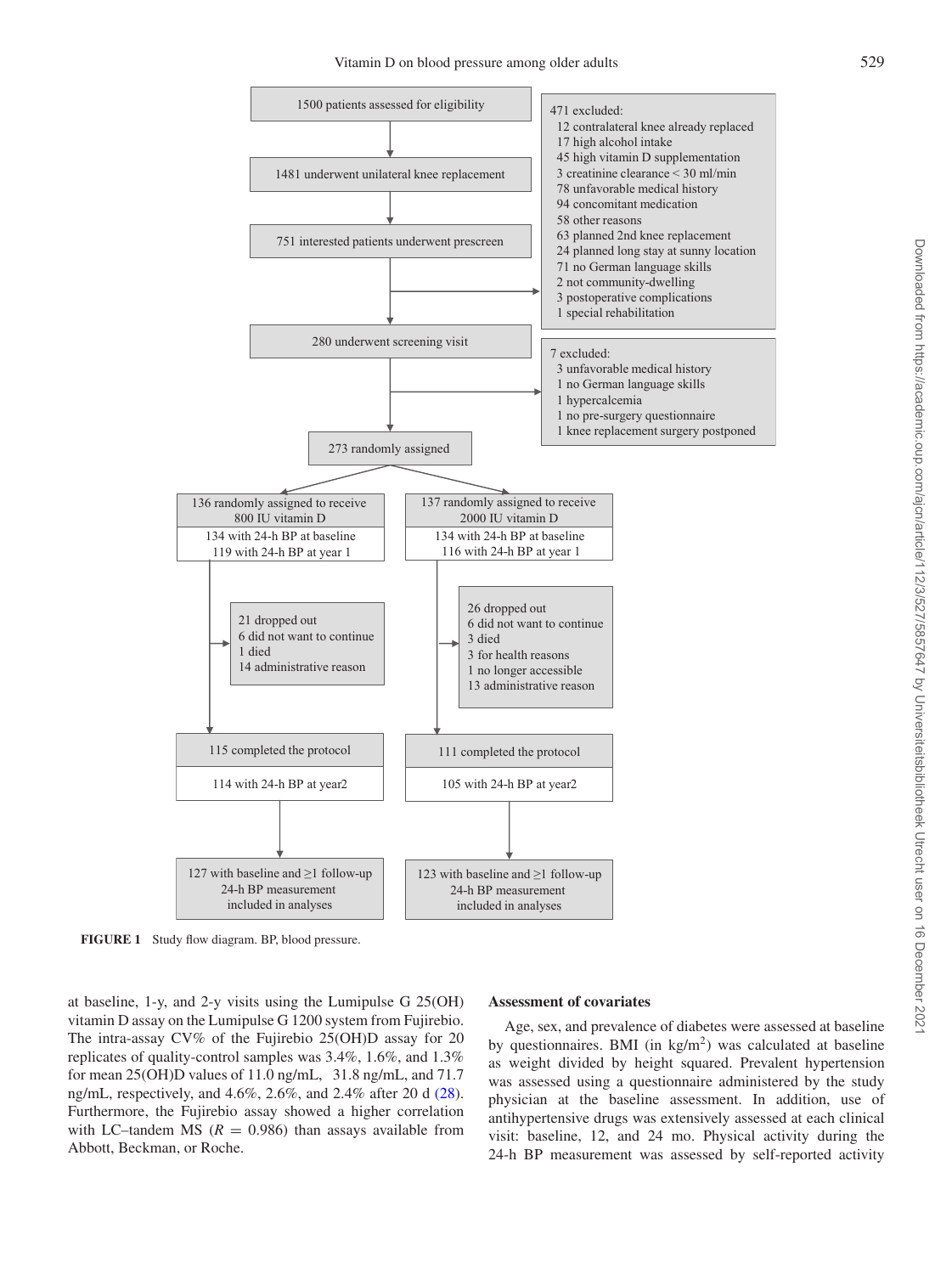|                                       | Total participants | Vitamin D           |                    |  |
|---------------------------------------|--------------------|---------------------|--------------------|--|
| Characteristics                       | $(n = 250)$        | 2000 IU $(n = 123)$ | 800 IU $(n = 127)$ |  |
| Age, mean $\pm$ SD, y                 | $70.4 \pm 6.4$     | $70.3 \pm 6.8$      | $70.5 \pm 5.9$     |  |
| Male, $n \left( \% \right)$           | 118(47.2)          | 63 (51.2)           | 55(43.3)           |  |
| $25(OH)D$ , mean $\pm SD$ , ng/mL     | $18.3 \pm 8.2$     | $18.3 \pm 7.9$      | $18.2 \pm 8.5$     |  |
| BMI, mean $\pm$ SD, kg/m <sup>2</sup> | 27.2(3.9)          | 27.6(3.6)           | 26.8(4.1)          |  |
| Hypertension, $n(\%)$                 | 115(46.9)          | 61(50.8)            | 54 (43.2)          |  |
| Diabetes, $n(\%)$                     | 15(6.0)            | 9(7.3)              | 6(4.8)             |  |
| Activity, $3$ mean $\pm$ SD           |                    |                     |                    |  |
| Day                                   | $2.4 \pm 0.2$      | $2.4 \pm 0.2$       | $2.4 \pm 0.2$      |  |
| $24-h$                                | $2.2 \pm 0.2$      | $2.2 \pm 0.2$       | $2.2 \pm 0.2$      |  |
| BP, mean $\pm$ SD, mm Hg              |                    |                     |                    |  |
| Systolic day                          | $132.9 \pm 12.8$   | $131.9 \pm 12.4$    | $133.8 \pm 13.2$   |  |
| Systolic night                        | $119.1 \pm 13.4$   | $119.2 \pm 13.3$    | $119.1 \pm 13.5$   |  |
| Systolic 24-h                         | $130.5 \pm 12.4$   | $129.7 \pm 12.1$    | $131.2 \pm 12.7$   |  |
| Diastolic day                         | $79.4 \pm 8.0$     | $79.1 \pm 7.8$      | $79.6 \pm 8.1$     |  |
| Diastolic night                       | $67.8 \pm 7.9$     | $68.2 \pm 8.1$      | $68.2 \pm 8.1$     |  |
| Diastolic 24-h                        | $77.3 \pm 7.7$     | $77.2 \pm 7.6$      | $77.2 \pm 7.6$     |  |
| BP ARV, mean $\pm$ SD, mm Hg          |                    |                     |                    |  |
| Systolic                              | $10.8 \pm 2.1$     | $10.9 \pm 2.1$      | $10.7 \pm 2.1$     |  |
| Diastolic                             | $7.4 \pm 1.6$      | $7.4 \pm 1.5$       | $7.4 \pm 1.6$      |  |

#### <span id="page-3-3"></span>**TABLE [1](#page-3-0)** Baseline characteristics of treatment groups<sup>1</sup>

<span id="page-3-0"></span><sup>1</sup>One participant was missing night systolic and night diastolic BP. Two participants were missing ARV, one in each treatment group, due to insufficient number of valid recordings. ARV, average real variability; BP, blood pressure; 25(OH)D, 25-hydroxyvitamin D.

<span id="page-3-2"></span><span id="page-3-1"></span><sup>2</sup>Assessed by questionnaire at baseline, total  $n = 245$ .<br><sup>3</sup>Self-reported activity at each BP recording: 1 = sleeping, 2 = sitting or lying activity, 3 = light activity (i.e., slow walking), 4 = moderate to vigorous activity (i.e., running, climbing stairs), and  $5 =$  special activity (unusual/strong excitement).

during waking hours. Participants recorded their activity for each BP measurement and rated the activity level in 5 categories:  $1 =$  sleeping,  $2 =$  sitting or lying activity,  $3 =$  light activity (i.e., slow walking),  $4 =$  moderate to vigorous activity (i.e., running, climbing stairs), and  $5 =$  special activity (unusual/strong excitement). Activity recordings were averaged for both daytime and 24-h measurement periods.

#### **Statistical analysis**

Changes in day, night, and overall 24-h systolic and diastolic BP and systolic ARV from baseline were evaluated in a linear mixed model with random intercepts for each subject to allow for serial correlation of BP recordings at 1 and 2 y. All models were adjusted for age, sex, BMI, diabetes, hypertension, activity (for daytime and 24-h models), and baseline BP. To examine the prospective improvements among treatment groups, indicators for time, treatment group, and the interaction between time and treatment group were included. Two versions of BP variability models were examined: the first unadjusted for mean systolic BP and the second adjusted for mean systolic BP to determine if any potential changes in BP variability were dependent on mean BP. Sensitivity analyses were conducted for all models whereby we further adjusted for a time-dependent indicator variable for the use of any antihypertensive medication. An observational analysis was conducted to investigate the relation of achieved 25(OH)D serum concentration and daytime systolic BP 1-y change from baseline. A nonparametric LOESS (locally estimated scatterplot smoothing) curve with 75% smoothing and 95% CI bands was plotted. All statistical analyses were performed using SAS version 9.4 (SAS Institute, Inc.) and R

version  $3.5.0$  (R Core Team) with a 2-sided *P*-value  $\lt 0.05$ considered statistically significant.

# **Results**

#### **Participants**

The trial enrolled 273 participants, of whom 254 (93.0%) completed the 12-mo visit and 226 (82.8%) completed the 24-mo visit  $(21)$ . Of those participants completing visits, noncompliance by refusing to wear the 24-h BP-monitoring device occurred in 5 participants at baseline (1.8%), 19 participants at 12 mo (7.5%), and 7 participants at 24 mo (3.1%) (**[Figure 1](#page-2-0)**). Of the 250 participants with baseline and  $\geq$ 1 follow-up BP recording, 127 (50.8%) received the 800 IU standard dose and 123 (49.2%) received the 2000 IU high dose. Covariate information was missing for 6 participants (2.4%).

Baseline characteristics of the 250 participants included in the analysis (mean  $\pm$  SD age: 70.4  $\pm$  6.4 y; 47.2% males) are presented overall and by treatment group in **[Table 1](#page-3-3)**. The mean  $\pm$ SD 25(OH)D concentration was  $18.3 \pm 8.2$  ng/mL and 56.8% of the participants were vitamin D deficient [25(OH)D <20 ng/mL] at baseline. Half of the participants (46.9%) were hypertensive at baseline. Mean  $\pm$  SD daytime systolic BP was 132.9  $\pm$  12.8 (24-h ARV:  $10.8 \pm 2.1$ ) mm Hg and diastolic BP was  $79.4 \pm 8.0$ (24-h ARV:  $7.4 \pm 1.6$ ) mm Hg. One participant was missing night systolic and diastolic BP. On average,  $41.9 \pm 7.6$  daytime,  $8.6 \pm$ 2.5 nighttime, and  $50.5 \pm 7.8$  24-h BP recordings were obtained for each participant. There were no statistically significant differences in the number of people taking antihypertensive drugs, the mean number of antihypertensive drug classes, or the number of people taking any particular class of antihypertensive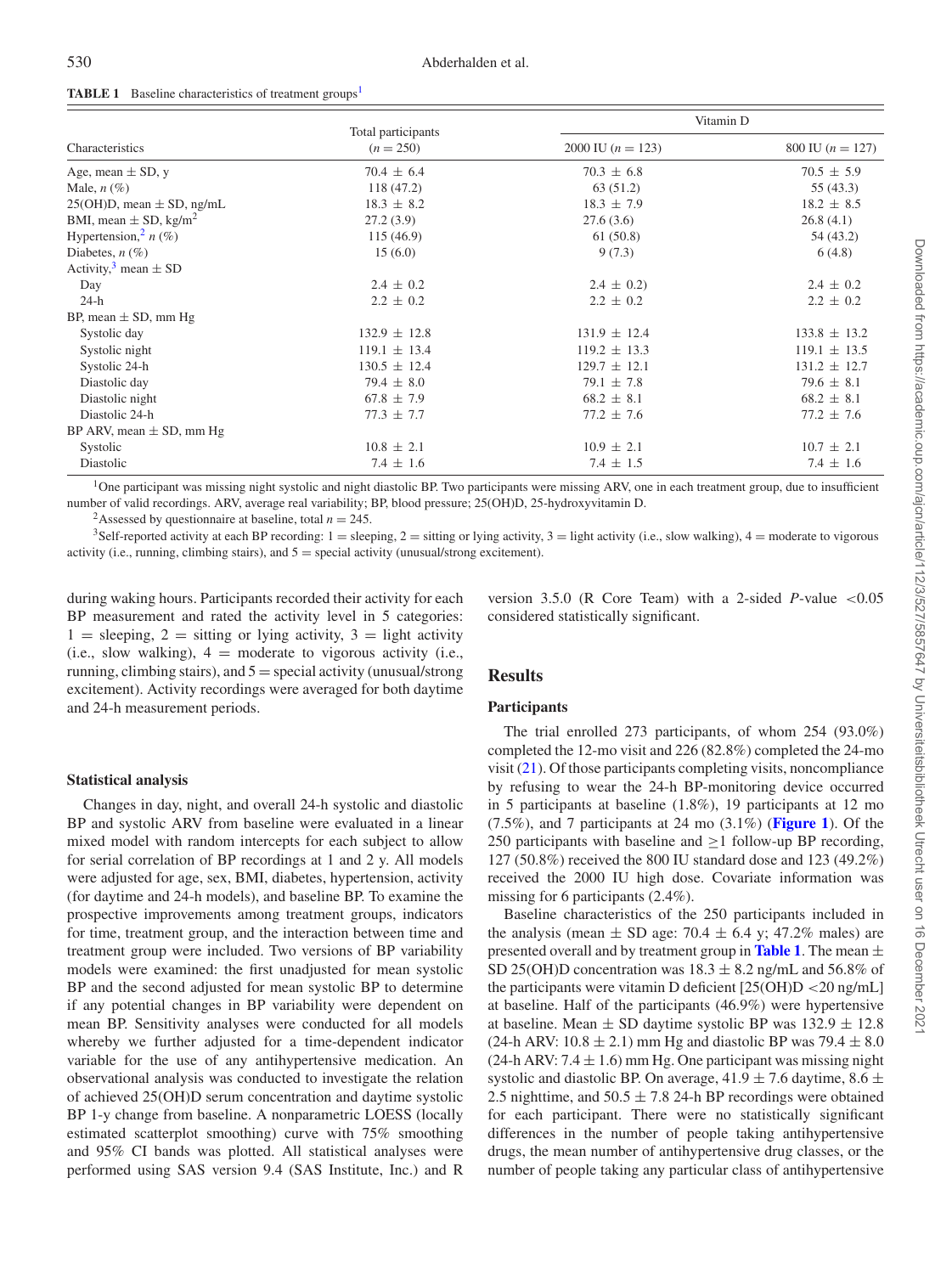#### <span id="page-4-3"></span>**TABLE 2** Antihypertensive drug use<sup>[1](#page-4-0)</sup>

|                                                            |               | Vitamin D     |               |       |
|------------------------------------------------------------|---------------|---------------|---------------|-------|
|                                                            | Overall       | 2000 IU       | 800 IU        | $P^2$ |
| <b>Baseline</b>                                            |               |               |               |       |
| $\boldsymbol{n}$                                           | 268           | 134           | 134           |       |
| Taking any antihypertensive drug, $n$ (%)                  | 128 (47.8)    | 67(50.0)      | 61(45.5)      | 0.46  |
| Number of antihypertensive drug classes, $3$ mean $\pm$ SD | $1.9 \pm 0.9$ | $1.9 \pm 0.9$ | $1.9 \pm 0.9$ | 0.96  |
| Class of antihypertensive drug, $n$ (%)                    |               |               |               |       |
| <b>Diuretics</b>                                           | 67(25.0)      | 32(23.9)      | 35(26.1)      | 0.67  |
| <b>ARBs</b>                                                | 58 (21.6)     | 29(21.6)      | 29(21.6)      | 0.99  |
| <b>B-Blockers</b>                                          | 56(20.9)      | 29(21.6)      | 27(20.2)      | 0.76  |
| <b>ACE</b> inhibitors                                      | 32(11.9)      | 19(14.2)      | 13(9.7)       | 0.26  |
| Calcium channel blockers                                   | 30(11.2)      | 16(11.9)      | 14(10.5)      | 0.70  |
| Vasodilator                                                | 3(1.1)        | 3(2.2)        | 0(0.0)        | 0.25  |
| Renin inhibitors                                           | 1(0.4)        | 1(0.8)        | 0(0.0)        | 0.99  |
| Year 1                                                     |               |               |               |       |
| $\boldsymbol{n}$                                           | 236           | 116           | 119           |       |
| Taking any antihypertensive drug, $n$ (%)                  | 120(50.9)     | 61(52.6)      | 59 (49.6)     | 0.56  |
| Number of antihypertensive drug classes, $3$ mean $\pm$ SD | $2.0 \pm 0.9$ | $2.0 \pm 0.9$ | $1.9 \pm 1.0$ | 0.40  |
| Class of antihypertensive drug, $n$ (%)                    |               |               |               |       |
| <b>Diuretics</b>                                           | 68 (28.8)     | 35(30.2)      | 33(27.7)      | 0.68  |
| <b>ARBs</b>                                                | 52(22.0)      | 26(22.4)      | 26(21.9)      | 0.92  |
| <b>B-Blockers</b>                                          | 50(21.2)      | 28(24.1)      | 22(18.5)      | 0.29  |
| <b>ACE</b> inhibitors                                      | 32(13.6)      | 17(14.7)      | 15(12.6)      | 0.65  |
| Calcium channel blockers                                   | 30(12.7)      | 14(12.1)      | 16(13.5)      | 0.75  |
| Vasodilator                                                | 2(0.9)        | 2(1.7)        | 0(0.0)        | 0.15  |
| Renin inhibitors                                           | 2(0.9)        | 1(0.9)        | 1(0.8)        | 0.99  |
| Year 2                                                     |               |               |               |       |
| $\boldsymbol{n}$                                           | 219           | 105           | 114           |       |
| Taking any antihypertensive drug, $n(\%)$                  | 118 (53.9)    | 59 (56.2)     | 59 (51.8)     | 0.51  |
| Number of antihypertensive drug classes, $3$ mean $\pm$ SD | $1.9 \pm 0.9$ | $2.0 \pm 0.9$ | $1.9 \pm 1.0$ | 0.76  |
| Class of antihypertensive drug, $n$ (%)                    |               |               |               |       |
| Diuretics                                                  | 57(26.0)      | 28(26.7)      | 29(25.4)      | 0.84  |
| <b>ARBs</b>                                                | 53(24.2)      | 27(25.7)      | 26(22.8)      | 0.62  |
| <b>B-Blockers</b>                                          | 46(21.0)      | 24 (22.9)     | 22(19.3)      | 0.52  |
| <b>ACE</b> inhibitors                                      | 28(12.8)      | 13 (12.4)     | 15(13.2)      | 0.86  |
| Calcium channel blockers                                   | 36(16.4)      | 18(17.1)      | 18(15.8)      | 0.79  |
| Vasodilator                                                | 4(1.8)        | 4(3.8)        | 0(0.0)        | 0.05  |
| Renin inhibitors                                           | 3(1.4)        | 1(1.0)        | 2(1.8)        | 0.99  |

<span id="page-4-0"></span><sup>1</sup>The table displays antihypertensive drug data among participants with measured 24-h blood pressure. Medications taken as needed were excluded. All medications were coded according to the following Anatomical Therapeutic Chemical Classification (ATC) codes: C01D (vasodilators), C02 (antihypertensives), C03 (diuretics), C04 (peripheral vasodilators), C07 (B-blockers), C08 (calcium channel blockers), C09A (ACE inhibitors), C09C (angiotensin II receptor blockers), and C09X (renin inhibitors) [\(29\)](#page-10-3). ACE, angiotensin-converting enzyme; ARB, angiotensin II receptor blockers; B-Blockers, beta blockers.

<span id="page-4-2"></span><span id="page-4-1"></span> $^{2}P$  values were obtained using Fisher's exact test for the antihypertensive drug classes vasodilator and renin inhibitors at all 3 time points. <sup>3</sup> Average number of antihypertensive drug classes taken among participants taking  $\geq$ 1 antihypertensive drug.

drugs between treatment groups, at any of the 3 time points (**[Table 2](#page-4-3)**). The most frequently used antihypertensive drugs were diuretics (25.0%), angiotensin II receptor blockers (21.6%), and B-blockers (20.9%). Twenty participants, 10 in each treatment group, initiated antihypertensive drugs during the course of the study  $(P = 0.94$  between treatment groups). Adherence, as defined by ≥80% adherent to the vitamin D study medication, was achieved by 93% of participants in the 800 IU group and 92% in the 2000 IU group.

# **Primary endpoint of BP by treatment group**

Absolute average yearly changes in BP by treatment group are presented in **[Figure 2](#page-5-0)**. Adjusted changes in BP by treatment group at years 1 and 2 are displayed in **[Table 3](#page-6-0)**. Treatment with 2000 IU/d produced a 2.75-mm Hg reduction (95% CI: −4.07, −1.43), while treatment with 800 IU/d produced a 3.94-mm Hg reduction (95% CI:  $-5.23$ ,  $-2.64$ ) in daytime systolic BP throughout the entire 2-y follow-up. However, the difference of reductions in daytime systolic BP was not statistically significant between treatment groups (difference: 1.18 mm Hg; 95% CI: −0.68, 3.05; *P* = 0.22). There were modest reductions in daytime diastolic BP for both treatment groups  $(2000 \text{ IU:} -1.53)$ mm Hg; 95% CI: −2.28, −0.78; 800 IU: −2.51 mm Hg; 95% CI: −3.25, −1.78), although similarly, these reductions in daytime diastolic BP were not statistically significant between treatment groups (difference: 0.98 mm Hg; 95% CI: −0.07, 2.04;  $P = 0.06$ ). Analyses including the time-dependent variable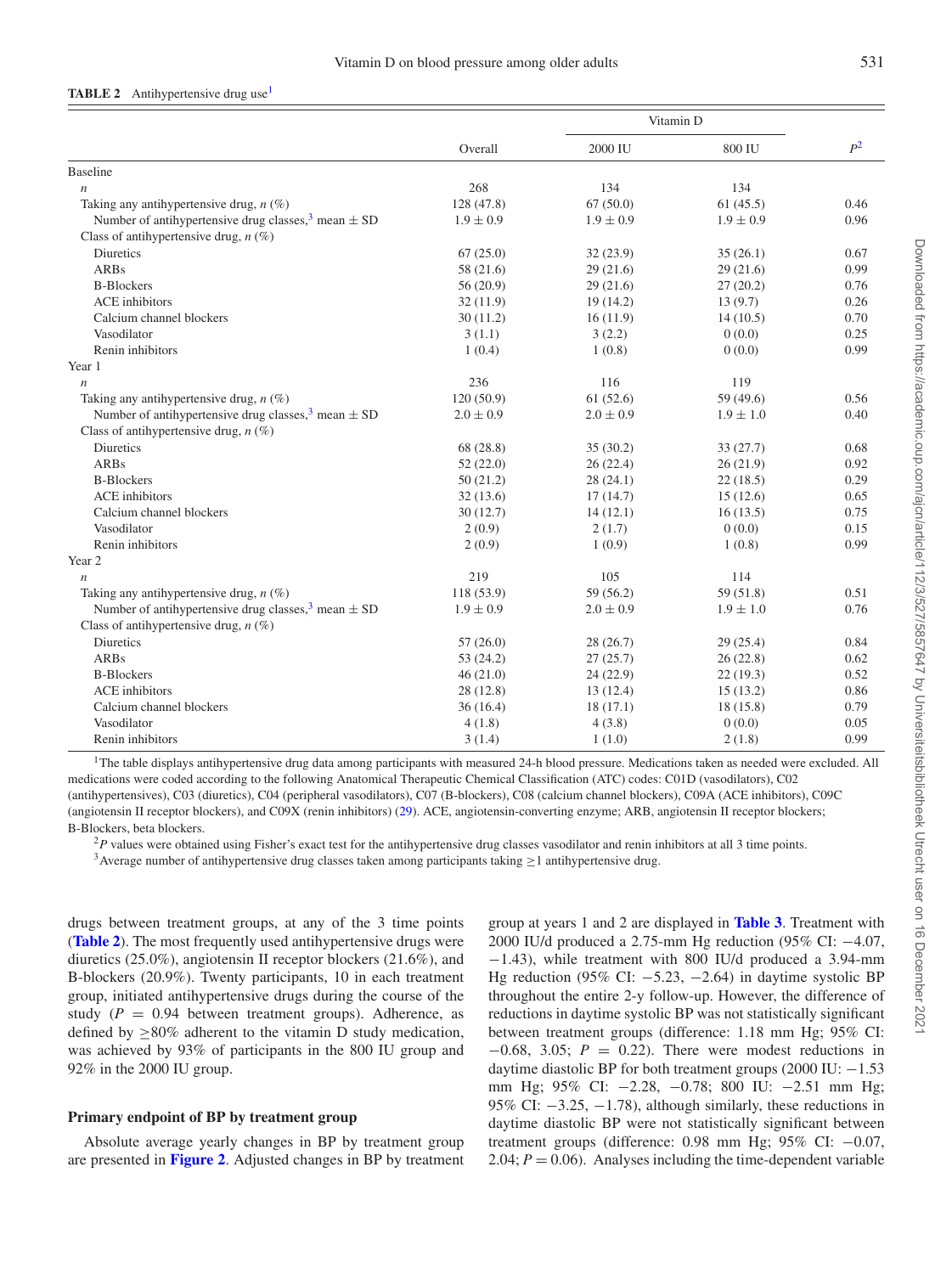<span id="page-5-0"></span>

**FIGURE 2** (A, B) Absolute changes in blood pressure with 800 IU and 2000 IU daily vitamin D supplementation. Absolute average yearly changes in systolic and diastolic blood pressure by treatment group are shown. Sample sizes for panel A (systolic): day (800 IU:  $n = 127$ ; 2000 IU:  $n = 123$ ), night (800 IU:  $n = 125$ ; 2000 IU:  $n = 123$ ), and 24 h (800 IU:  $n = 127$ ; 2000 IU:  $n = 123$ ); panel B (diastolic): day (800 IU:  $n = 127$ ; 2000 IU:  $n = 123$ ), night (800 IU: *n* = 125; 2000 IU: *n* = 123), and 24 h (800 IU: *n* = 127; 2000 IU: *n* = 123). Error bars represent 95% confidence limits around the mean.

for antihypertensive drug usage resulted in an attenuation of the reduction in mean systolic daytime BP (2000 IU: −2.61 mm Hg; 95% CI: −3.91, −1.30; 800 IU: −3.75 mm Hg; 95% CI: −5.03, −2.46); however this did not principally change the final result (difference: 1.14 mm Hg; 95% CI: −0.70, 2.98;  $P = 0.22$ ). A similar result followed for 24-h mean systolic BP. We also analyzed the effects of 2000 and 800 IU/d of vitamin D on BP among the 56.8% of participants who were vitamin D deficient at baseline and separately among hypertensive and normotensive participants. There were no statistically significant differences between treatment effects in these subgroups (vitamin D deficient: 0.72 mm Hg; 95% CI: −1.75, 3.19; *P* = 0.57; hypertensive: 1.70 mm Hg; 95% CI: −1.43, 4.83; *P* = 0.29; normotensive: 0.40 mm Hg; 95% CI: −1.88, 2.68; *P* = 0.73).

#### **BP variability by treatment group**

Systolic BP variability was significantly reduced in the 2000 IU group (mean yearly change from baseline: −0.37 mm Hg; 95% CI: −0.70, −0.04) compared with the 800 IU group (0.11 mm Hg; 95% CI: −0.21, 0.43; difference: −0.48 mm Hg; 95% CI:  $-0.94$ ,  $-0.01$ ;  $P = 0.04$ ) (**[Figure 3](#page-7-0)**). Including mean 24-h systolic BP in BP variability models did not change the results, indicating the reduction in systolic BP variability attributed to the 2000 IU vitamin D group was independent of BP. Adjusting for time dependent antihypertensive drug usage did not change the results (e.g., systolic ARV: −0.48 mm Hg; 95% CI: −0.94,  $-0.01; P = 0.05$ .

#### **BP reduction by achieved 25(OH)D concentration**

Daytime systolic BP change plotted by serum 25(OH)D concentration using LOESS smoothing is displayed in **Figure 4**[. The shaded region represents the 95% CI bands. Greater BP](#page-7-1) reductions were observed when moving from deplete 25(OH)D

concentrations to a maximal reduction at 28.7 ng/mL. At  $25(OH)D$  concentrations  $> 28.7$  ng/mL, the observed reductions in BP are lost. This clear dip in both changes to daytime and 24-h systolic BP at ∼28.7 ng/mL serum 25(OH)D represents the lowest BP reductions observed, with possible bias due to confounding of this particular study sample. An achieved concentration of 28.7 ng/mL 25(OH)D was associated with a −6.01 mm Hg (95% CI: −8.20, −3.82) decrease in daytime systolic BP and a −5.93 mm Hg (95% CI: −8.05, −3.80) decrease in 24-h systolic BP compared with the individual's baseline BP. The percentage of participants in each treatment group by quartile of achieved 25(OH)D is presented in **[Figure 5](#page-8-0)** to support the interpretation of all results.

# **Discussion**

In this trial, a 2-y course of 2000 IU vitamin D/d did not show a greater benefit or harm in terms of BP reduction compared with a standard dose of 800 IU vitamin D/d among adults aged ≥60 y following total unilateral knee replacement. Notably, **both** treatment groups experienced a significant and similar reduction in day, night, and 24-h systolic and diastolic BP. Only in a post hoc analysis, 2000 IU compared with 800 IU appeared to be significantly more effective in decreasing systolic BP variability by nearly 0.5 mm Hg, consistent with a 4.4% decrease. In order to further explore BP control with regard to achieved 25(OH)D status, our observational study suggested that a target concentration of 28.7 ng/mL may be associated with maximal BP reduction, independent of treatment dose.

High short-term BP variability is associated with subclinical damage to organs including the heart, kidney, and vessels independent of mean BP levels [\(30–32\)](#page-10-4). Further, high ARV is associated with greater prevalence of cerebral small vessel disease, a relevant contributor to stroke and cognitive decline in older adults (OR: 1.27; 95% CI: 1.14, 1.42) as well as all-cause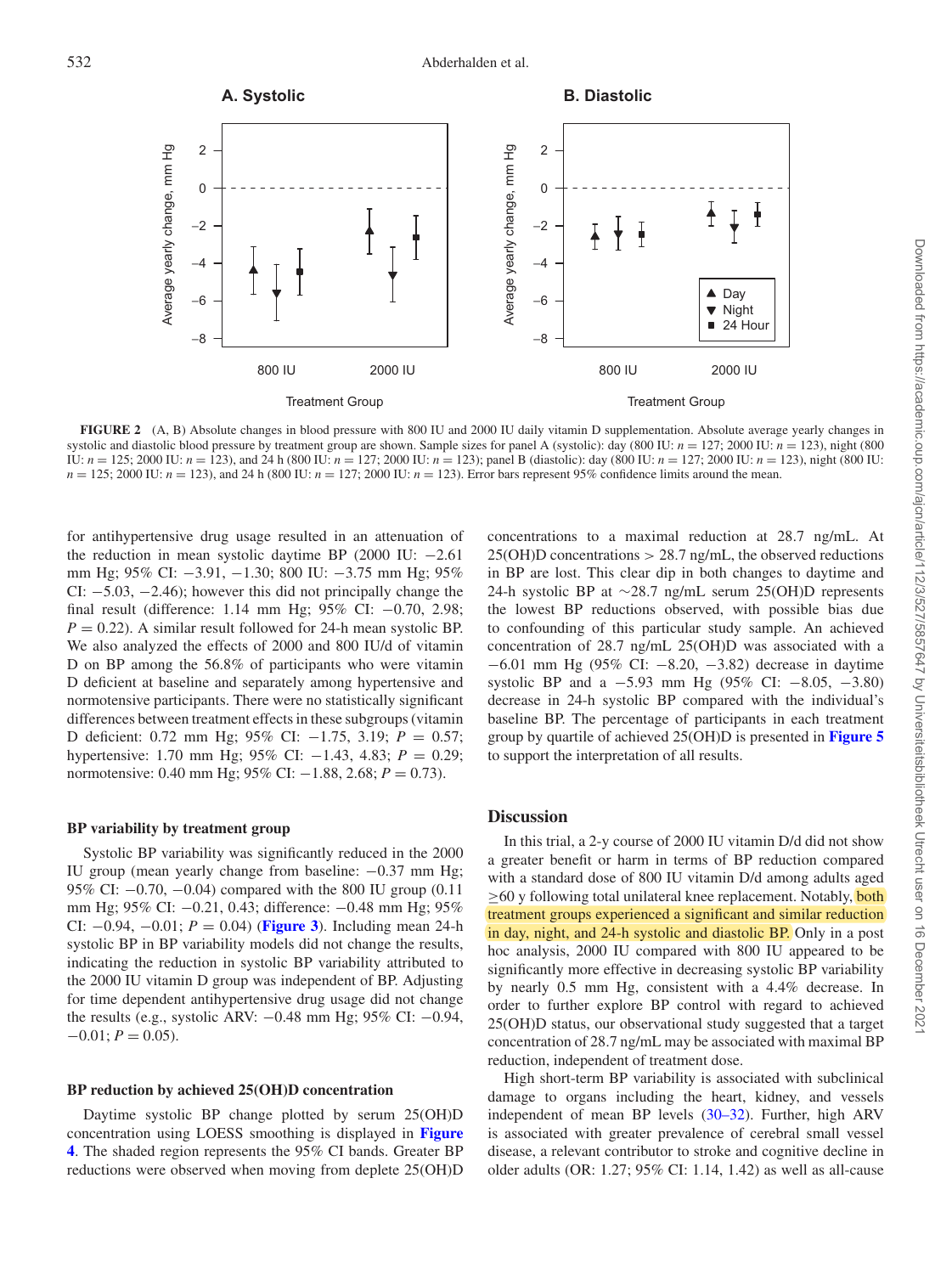<span id="page-6-0"></span>

| <b>TABLE 3</b> Effect of 800 IU and 2000 IU daily vitamin D supplementation on blood pressure <sup>1</sup> |  |  |  |  |  |
|------------------------------------------------------------------------------------------------------------|--|--|--|--|--|
|------------------------------------------------------------------------------------------------------------|--|--|--|--|--|

|                                    | Vitamin D             |                                                        |                       | $\boldsymbol{P}$ |
|------------------------------------|-----------------------|--------------------------------------------------------|-----------------------|------------------|
| Blood pressure, mm Hg              | 2000 IU $(n = 123)$   | Difference $(95\% \text{ CI})^2$<br>800 IU $(n = 127)$ |                       |                  |
| Systolic day                       |                       |                                                        |                       |                  |
| Baseline unadjusted, mean $\pm$ SD | $131.86 \pm 12.37$    | $133.85 \pm 13.17$                                     | $-1.99(-5.17, 1.20)$  | 0.22             |
| Adjusted 1-y change                | $-2.89(-4.40,-1.37)$  | $-4.22(-5.72, -2.72)$                                  | $1.33(-0.81, 3.48)$   | 0.22             |
| Adjusted 2-y change                | $-2.62(-4.20,-1.03)$  | $-3.65(-5.19, -2.11)$                                  | $1.04(-1.19, 3.26)$   | 0.36             |
| Across 2 y                         | $-2.75(-4.07,-1.43)$  | $-3.94(-5.23, -2.64)$                                  | $1.18(-0.68, 3.05)$   | 0.21             |
| Systolic night                     |                       |                                                        |                       |                  |
| Baseline unadjusted, mean $\pm$ SD | $119.16 \pm 13.26$    | $119.12 \pm 13.51$                                     | $0.04 (-3.31, 3.38)$  | 0.98             |
| Adjusted 1-y change                | $-4.93(-6.64, -3.22)$ | $-6.25(-7.96, -4.55)$                                  | $1.32(-1.10, 3.74)$   | 0.28             |
| Adjusted 2-y change                | $-4.73(-6.53,-2.94)$  | $-4.32(-6.07, -2.58)$                                  | $-0.41(-2.92, 2.10)$  | 0.75             |
| Across 2 y                         | $-4.83(-6.34, -3.33)$ | $-5.29(-6.77, -3.80)$                                  | $0.46(-1.67, 2.58)$   | 0.67             |
| Systolic 24 h                      |                       |                                                        |                       |                  |
| Baseline unadjusted, mean $\pm$ SD | $129.75 \pm 12.10$    | $131.23 \pm 12.70$                                     | $-1.49(-4.58, 1.60)$  | 0.34             |
| Adjusted 1-y change                | $-3.24(-4.68,-1.79)$  | $-4.37(-5.80, -2.93)$                                  | $1.13(-0.91, 3.17)$   | 0.28             |
| Adjusted 2-y change                | $-2.88(-4.39, -1.38)$ | $-3.53(-5.00, -2.06)$                                  | $0.64(-1.47, 2.76)$   | 0.55             |
| Across 2 y                         | $-3.06(-4.32, -1.80)$ | $-3.95(-5.18, -2.71)$                                  | $0.88 (-0.89, -2.66)$ | 0.33             |
| Diastolic day                      |                       |                                                        |                       |                  |
| Baseline unadjusted, mean $\pm$ SD | $79.10 \pm 7.79$      | $79.64 \pm 8.13$                                       | $-0.54(-2.52, 1.45)$  | 0.59             |
| Adjusted 1-y change                | $-1.34(-2.19, -0.50)$ | $-2.32(-3.16, -1.48)$                                  | $0.98 (-0.22, 2.18)$  | 0.11             |
| Adjusted 2-y change                | $-1.72(-2.60,-0.83)$  | $-2.70(-3.56, -1.84)$                                  | $0.99(-0.25, 2.23)$   | 0.12             |
| Across 2 y                         | $-1.53(-2.28, 0.78)$  | $-2.51(-3.25, -1.78)$                                  | $0.98(-0.07, 2.04)$   | 0.07             |
| Diastolic night                    |                       |                                                        |                       |                  |
| Baseline unadjusted, mean $\pm$ SD | $68.21 \pm 8.10$      | $67.37 \pm 7.61$                                       | $0.84(-1.12, 2.81)$   | 0.40             |
| Adjusted 1-y change                | $-2.00(-3.09, -0.91)$ | $-2.35(-3.44, -1.26)$                                  | $0.35(-1.19, 1.90)$   | 0.65             |
| Adjusted 2-y change                | $-2.16(-3.31,-1.01)$  | $-2.45(-3.56, -1.33)$                                  | $0.29(-1.32, 1.89)$   | 0.73             |
| Across 2 y                         | $-2.08(-3.03,-1.13)$  | $-2.40(-3.34, -1.46)$                                  | $0.32(-1.02, 1.66)$   | 0.64             |
| Diastolic 24 h                     |                       |                                                        |                       |                  |
| Baseline unadjusted, mean $\pm$ SD | $77.20 \pm 7.59$      | $77.46 \pm 7.80$                                       | $-0.26(-2.17, 1.66)$  | 0.79             |
| Adjusted 1-y change                | $-1.43(-2.24, -0.62)$ | $-2.17(-2.98, -1.37)$                                  | $0.74(-0.41, 1.89)$   | 0.20             |
| Adjusted 2-y change                | $-1.67(-2.52,-0.83)$  | $-2.49(-3.31, -1.66)$                                  | $0.82(-0.37, 2.00)$   | 0.18             |
| Across 2 y                         | $-1.55(-2.27, -0.83)$ | $-2.33(-3.04, -1.62)$                                  | $0.78(-0.23, 1.79)$   | 0.13             |

<span id="page-6-1"></span><sup>1</sup>The table displays changes in day, night, and 24-h systolic and diastolic blood pressure from baseline evaluated in linear mixed models with random intercepts for each subject to allow for serial correlation of blood pressure recordings at 1 and 2 y. All models were adjusted for age, sex, BMI, diabetes, hypertension, activity (for daytime and 24-h models), and baseline blood pressure, and included an interaction between treatment group and time. Changes by year are changes from baseline to the end of that year. Changes across the 2 y are the average of both annual changes from baseline. All values are means (95% CIs) unless otherwise noted.

<span id="page-6-2"></span><sup>2</sup>The difference is the change from baseline, or at baseline for baseline unadjusted means, between the 2000 IU and 800 IU treatment groups.

mortality (HR: 1.10; 95% CI: 1.04, 1.16), both independently of mean BP [\(33,](#page-10-5) [34\)](#page-10-6). Therefore, BP variability is being established as a new therapeutic target. Most antihypertensive drug classes have been shown to reduce short-term BP variability, with longacting calcium channel blockers being the most effective [\(35\)](#page-10-7). However, these drugs come with side effects and opportunity for harmful drug interactions and adverse drug reactions. In this study, daily high dose (2000 IU) vitamin D supplementation was found to effectively reduce BP variability compared with the standard dose. While more research is needed, this study offers promising results on a low-cost and safe nutritional supplement as a possible therapy to reduce BP variability.

At  $25(OH)D$  concentrations < and >28.7 ng/mL, an increasing loss of benefit was observed; however, this finding is observational in nature and consequently needs to be interpreted with caution. In this study, an achieved concentration of 28.7 ng/mL of 25(OH)D was associated with a 6.01 mm Hg (95% CI: −8.20, −3.82) reduction in daytime systolic BP, while concentrations of 20, 35, and 40 ng/mL were associated with reductions of 2.59 (95% CI: −5.73, 0.56), 2.78 (95% CI: −5.05, −0.51), and 1.92 (95% CI: −4.45, 0.62) mm Hg, respectively. Researchers have long been trying to determine if there exists an optimum concentration of circulating 25(OH)D. A recent meta-analysis found a dose–response relationship between 25(OH)D concentration and hypertension risk, in which the risk of hypertension substantially increased at <75 nmol/L (28.4 ng/mL), then flattened but remained significant beyond this point  $(18)$ . Our study is in line with these findings as well as extensive reviews by the Institute of Medicine and the Endocrine Society, which concluded a desirable serum 25(OH)D concentration of 20 ng/mL and a recommended dose of 600 to 800 IU and a serum 25(OH)D concentration of 30 ng/mL and a recommended dose of 600 to 2000 IU, respectively [\(36,](#page-10-8) [37\)](#page-10-9). Greater adiposity, more so than body weight, is associated with lower 25(OH)D concentrations with the hypothesis that adipose tissue serves as a reservoir for vitamin D [\(38,](#page-10-10) [39\)](#page-10-11). The association of 25(OH)D concentration and BP reduction found in this study could be confounded by adiposity, for which adjustment by BMI did not fully capture. Our findings from both the trial and the observational portion of the study may help elucidate the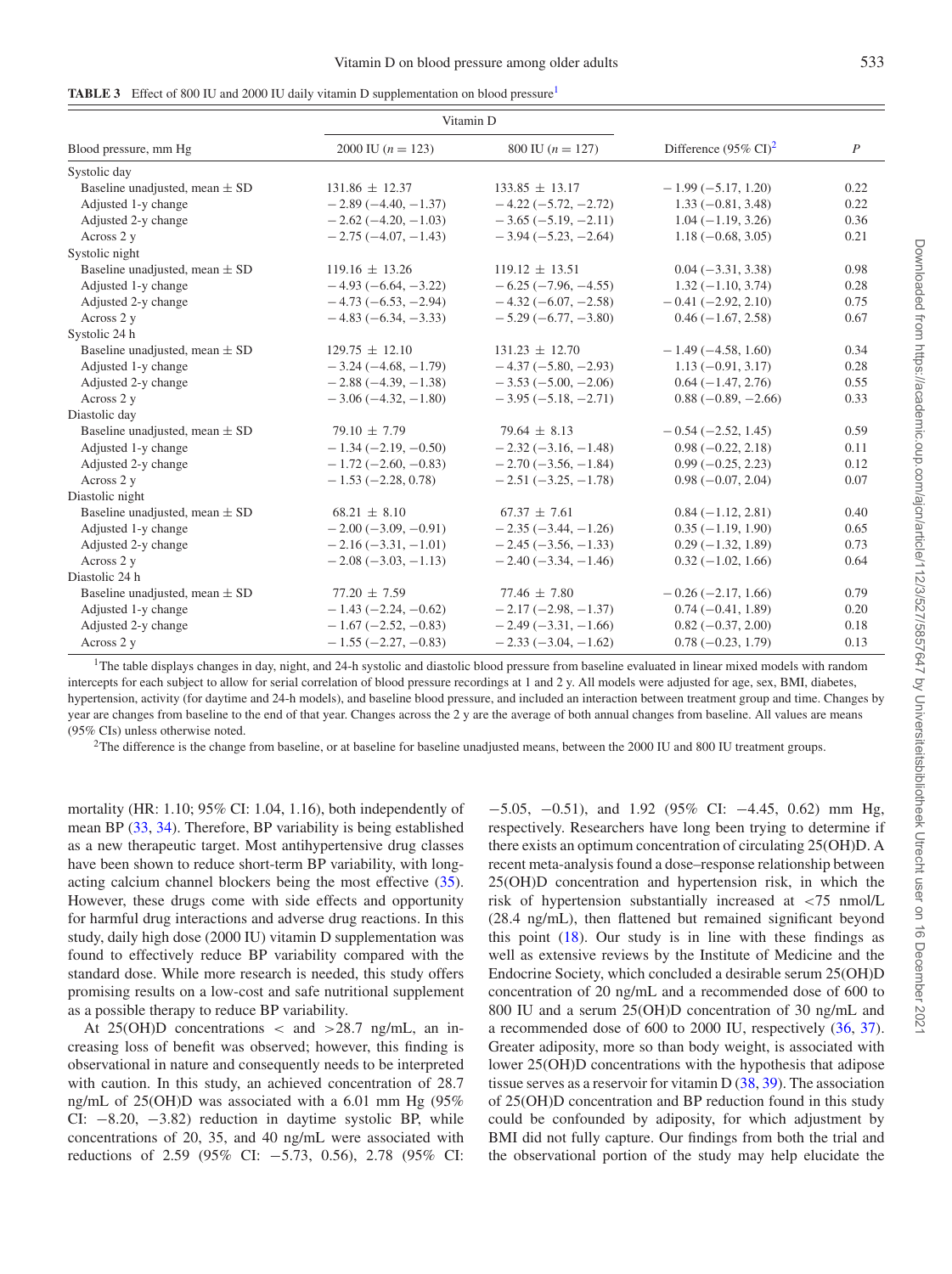<span id="page-7-0"></span>

**FIGURE 3** Changes in blood pressure variability by treatment group. The figure shows changes in systolic blood pressue average real variability evaluated by a linear mixed model with random intercepts for each subject to allow for serial correlation of average real variability measurements at 1 and 2 y. The model was adjusted for age, sex, BMI, diabetes, hypertension, activity, and baseline average real variability, and included an interaction between treatment group and time. The estimates represent the change in average real variability from baseline, by year. The differences in the changes between both treatment groups at year 1 and year 2 are displayed with its accompanying *P* value. Total sample size for year 1 is  $n = 233$  (800 IU: *n* = 117; 2000 IU: *n* = 116) and year 2 is *n* = 217 (800 IU: *n* = 112; 2000 IU:  $n = 105$ ).

<span id="page-7-1"></span>possibility that the concentration of achieved 25(OH)D status, rather than vitamin D dose, is important for effective BP control. These findings provide motivation towards an individualized concept of vitamin D for BP control.

This study corroborates a plethora of cross-sectional and cohort analyses demonstrating low 25(OH)D status to be associated with elevated systolic BP and hypertension [\(40,](#page-10-12) [41\)](#page-10-13). However, whether low 25(OH)D concentration contributes to the risk of hypertension remains unclear. While prospective studies have demonstrated poor 25(OH)D status to be associated with high systolic BP  $(42)$ , incident hypertension  $(4, 43)$  $(4, 43)$  $(4, 43)$ , and adverse cardiovascular events [\(44\)](#page-10-16), there is an ongoing debate as to whether low 25(OH)D concentrations cause incident hypertension or whether vitamin D supplementation can help in the treatment of hypertension [\(45\)](#page-10-17). In fact, several trials have concluded that vitamin D supplementation is ineffective for BP reduction in hypertensive individuals [\(42,](#page-10-14) [46–50\)](#page-10-18).

Several trials using a high, intermittent dose of vitamin D supplementation did not find an effect of vitamin D supplementation on BP [\(47,](#page-10-19) [48\)](#page-10-20). This could be due to the inability of such a dosing strategy to effectively restore 25(OH)D status to a moderate concentration [\(45\)](#page-10-17). Our study further suggests that, rather than the dosage of vitamin D supplementation, maintaining a moderate concentration of serum 25(OH)D might be most important.

Our study had strengths and limitations. A strength of this study includes the use of 24-h BP monitoring compared with inoffice recording. Mean daytime, nighttime, and 24-h ambulatory BP monitoring has been shown to be consistent under common pitfalls including white-coat and masked hypertension, dipping status, and BP variability from in-office recordings. A limitation of our study is the absence of a placebo control group, which does not allow us to claim a BP-reducing benefit from vitamin D supplementation. At the time of this study, the ethical commission



**FIGURE 4** Change in daytime systolic blood pressure by serum 25(OH)D concentration. The LOESS curve shows the change in daytime systolic blood pressure at 1 y from baseline as a function of achieved 25(OH)D. The shaded area represents the 95% CI bands. The total sample size is *n* = 233 (800 IU:  $n = 117$ ; 2000 IU:  $n = 116$ ). LOESS, locally estimated scatterplot smoothing; 25(OH)D, 25-hydroxyvitamin D.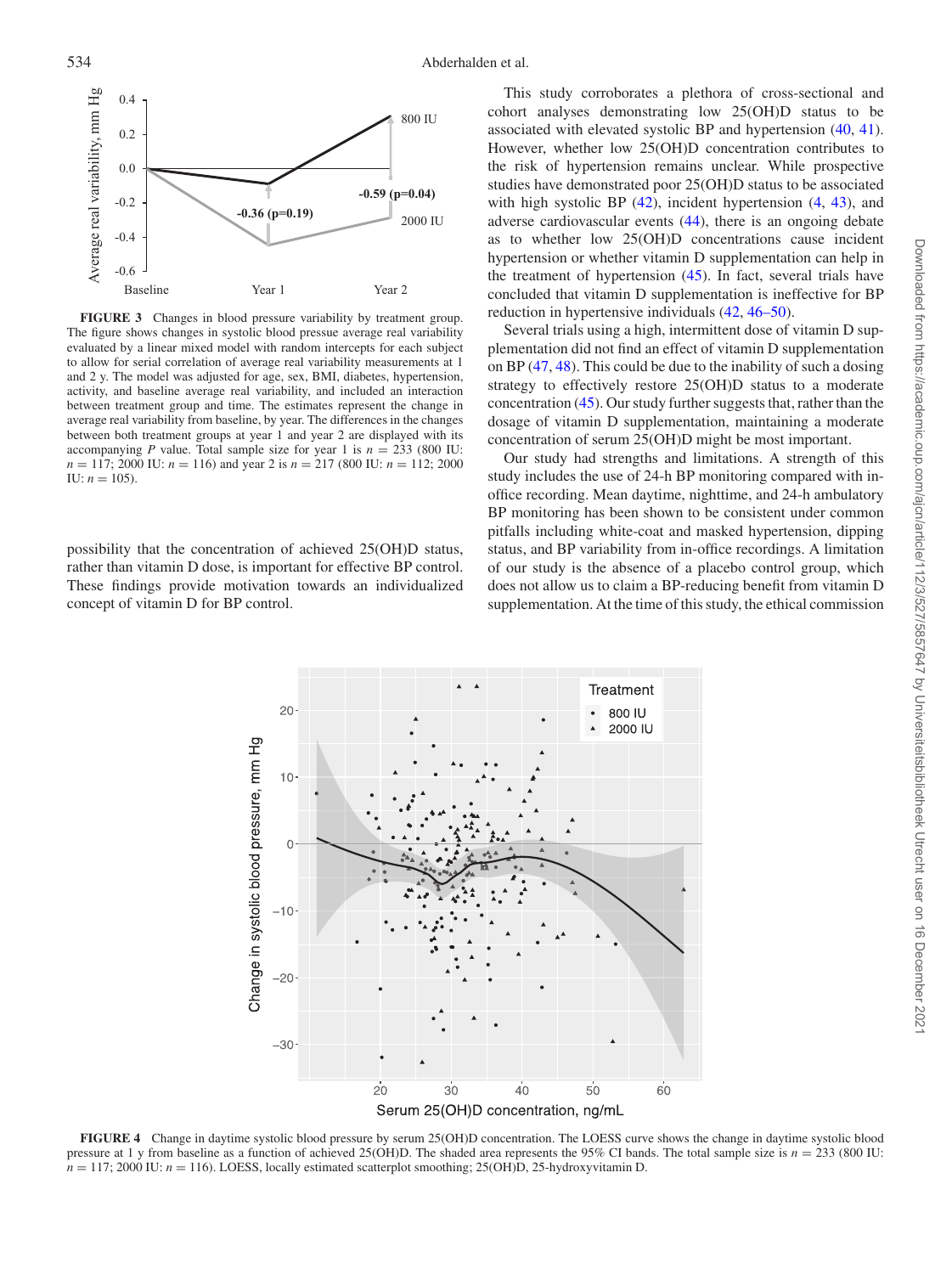<span id="page-8-0"></span>

**FIGURE 5** (A–C) Achieved 25(OH)D serum concentrations by treatment group. The percentage of each treatment group comprising achieved 25(OH)D concentration quartiles at baseline (A) (800 IU:  $n = 127$ ; 2000 IU:  $n = 123$ ), 1 y (B) (800 IU:  $n = 117$ ; 2000 IU:  $n = 116$ ), and 2 y (C) (800 IU:  $n = 113$ ; 2000 IU: *n* = 105). Q, quartile; 25(OH)D, 25-hydroxyvitamin D.

requested that the comparison group be the standard 800 IU dose to be consistent with current recommendations given the high risk of falls and hip fractures among older adults with knee osteoarthritis. Further, 24-h BP was a secondary endpoint in the original trial; as such, the present study may be underpowered and results should be considered hypothesis generating. Additionally, dosage of vitamin D supplementation to reach a set threshold can depend on many factors including race, calcium intake, renal function, adiposity, BMI, and polymorphisms in key proteins/enzymes involved in the vitamin D metabolism and action [\(38,](#page-10-10) [51\)](#page-10-21). Finally, our conclusions may not be generalizable to younger adults.

Our findings indicate a daily dose of 2000 IU is no more beneficial or harmful than a standard dose of 800 IU to realize vitamin D's potential BP-reducing benefits. Despite significant reductions in systolic and diastolic BP among both treatment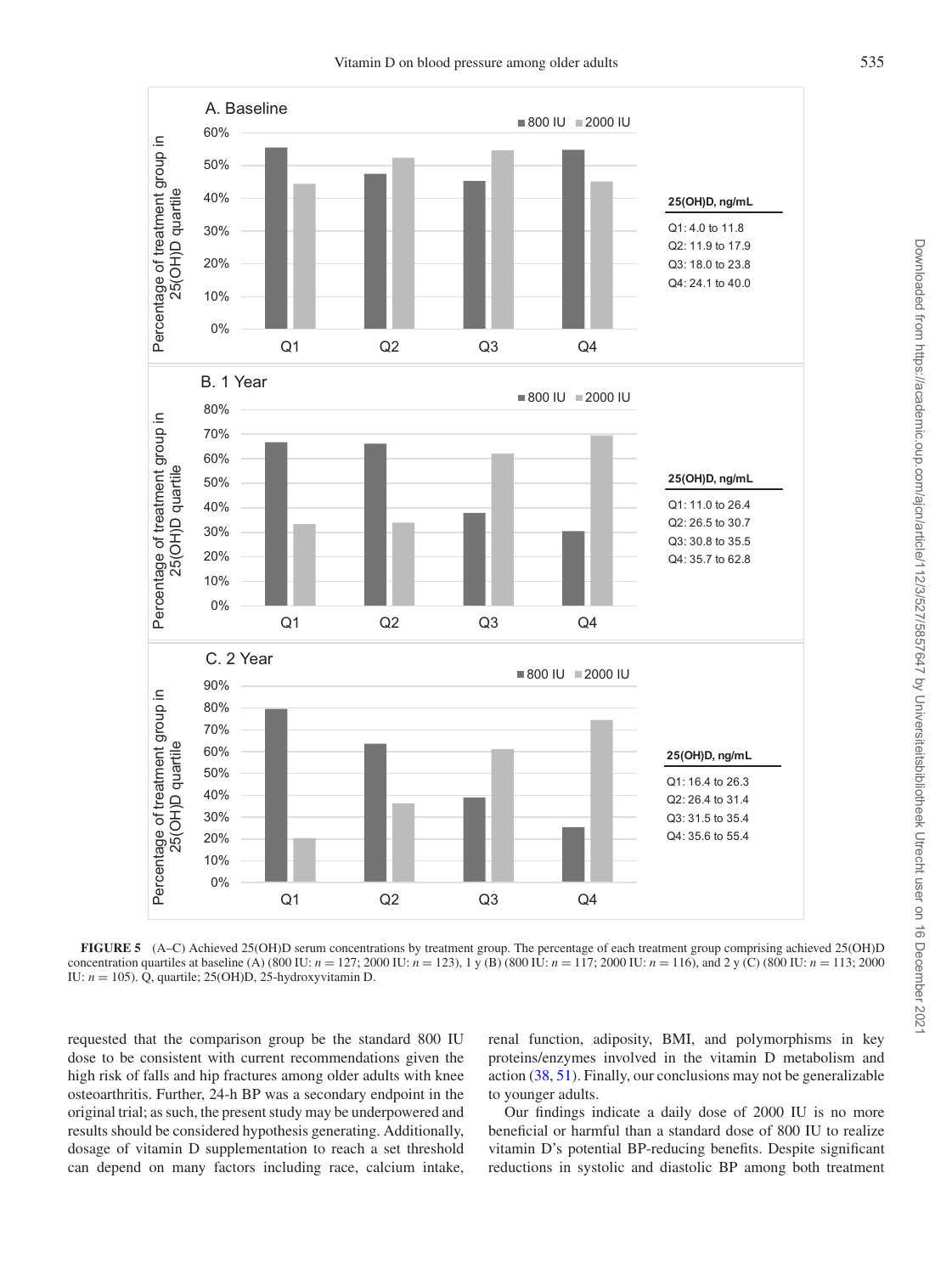groups, without a placebo control group we cannot definitively conclude a BP-reducing benefit attributed to vitamin D supplementation. In a post hoc analysis, daily high dose vitamin D supplementation was found to reduce BP variability compared with the standard dose. The observational aim exploring vitamin D serum status revealed moderate concentrations of 25(OH)D at 28.7 ng/mL to be associated with the greatest reduction in mean BP in this particular sample of older adults recovering from unilateral knee replacement. Additional studies are needed to determine if vitamin D supplementation can effectively reduce BP and BP variability, and lower the risk of incident hypertension.

In conclusion, the results of this study show no added benefit of daily 2000 IU vitamin D supplementation compared with 800 IU for reducing BP. BP variability was significantly reduced in the 2000 IU compared with the 800 IU vitamin D group. Observed 25(OH)D concentrations at 28.7 ng/mL (71.75 nmol/L) were associated with the greatest reductions in BP.

The authors' responsibilities were as follows—LAA, SM, and HAB-F: contributed equally to the study and drafted the manuscript with input from all co-authors; LAA: conducted statistical analyses with input from EJO and HAB-F, which were reviewed by all authors; LAA, UM, EJO, CGRCM, and HAB-F: had full access to the data; SM, AE, UM, and HAB-F: conducted the trial implementation and data collection according to Good Clinical Practice; HAB-F: is the principal investigator responsible for the design of the original trial, this ancillary BP trial, and the observational study; BD-H, HBS, FR, RT, JPF, and WCW: contributed to the design of the original trial including the BP endpoint; and all authors: reviewed the results of the analyses, contributed to the final draft of the manuscript, and read and approved the final manuscript. HAB-F reports 1 grant from DSM Nutritional Products on the effects of vitamin D on muscle health and investigator-initiated grants from Pfizer and Wild, as well as speaker's fees from Roche-Diagnostics, MedaPharma, and Wild outside the submitted work. BD-H reports grants from DSM Nutritional Products and Pfizer, outside the submitted work. The other authors report no conflicts of interest.

# **References**

- <span id="page-9-0"></span>1. Holick MF, Binkley NC, Bischoff-Ferrari HA, Gordon CM, Hanley DA, Heaney RP, Murad MH, Weaver CM. Guidelines for preventing and treating vitamin D deficiency and insufficiency revisited. J Clin Endocrinol Metab 2012;97(4):1153–8.
- <span id="page-9-1"></span>2. Pilz S, Gaksch M, O'Hartaigh B, Tomaschitz A, Marz W. The role of vitamin D deficiency in cardiovascular disease: where do we stand in 2013? Arch Toxicol 2013;87(12):2083–103.
- <span id="page-9-2"></span>3. Lim SS, Vos T, Flaxman AD, Danaei G, Shibuya K, Adair-Rohani H, Amann M, Anderson HR, Andrews KG, Aryee M, et al. A comparative risk assessment of burden of disease and injury attributable to 67 risk factors and risk factor clusters in 21 regions, 1990–2010: a systematic analysis for the Global Burden of Disease Study 2010. Lancet North Am Ed 2012;380(9859):2224–60.
- <span id="page-9-3"></span>4. Forman JP, Giovannucci E, Holmes MD, Bischoff-Ferrari HA, Tworoger SS, Willett WC, Curhan GC. Plasma 25-hydroxyvitamin D levels and risk of incident hypertension. Hypertension 2007;49(5):1063–9.
- 5. Wang TJ, Pencina MJ, Booth SL, Jacques PF, Ingelsson E, Lanier K, Benjamin EJ, D'Agostino RB, Wolf M, Vasan RS. Vitamin D deficiency and risk of cardiovascular disease. Circulation 2008;117(4):503–11.
- 6. Scragg R, Sowers M, Bell C. Serum 25-hydroxyvitamin D, ethnicity, and blood pressure in the Third National Health and Nutrition Examination Survey. Am J Hypertens 2007;20(7):713–19.
- 7. Maier S, Sidelnikov E, Dawson-Hughes B, Egli A, Theiler R, Platz A, Staehelin HB, Simmen HP, Meier C, Dick W, et al. Before and after hip fracture, vitamin D deficiency may not be treated sufficiently. Osteoporos Int 2013;24(11):2765–73.
- 8. Chobanian AV, Bakris GL, Black HR, Cushman WC, Green LA, Izzo Jr JL, Jones DW, Materson BJ, Oparil S, Wright Jr JT, et al. Seventh report

of the joint national committee on prevention, detection, evaluation, and treatment of high blood pressure. Hypertension 2003; 42(6):1206–52.

- <span id="page-9-4"></span>9. Li YC, Kong J, Wei M, Chen ZF, Liu SQ, Cao LP. 1,25- Dihydroxyvitamin D(3) is a negative endocrine regulator of the reninangiotensin system. J Clin Invest 2002;110(2):229–38.
- <span id="page-9-5"></span>10. Bouillon R, Carmeliet G, Verlinden L, van Etten E, Verstuyf A, Luderer HF, Lieben L, Mathieu C, Demay M. Vitamin D and human health: lessons from vitamin D receptor null mice. Endocr Rev 2008;29(6):726–76.
- <span id="page-9-6"></span>11. Sugden JA, Davies JI, Witham MD, Morris AD, Struthers AD. Vitamin D improves endothelial function in patients with type 2 diabetes mellitus and low vitamin D levels. Diabet Med 2008;25(3):320–5.
- <span id="page-9-7"></span>12. Forman JP, Williams JS, Fisher ND. Plasma 25-hydroxyvitamin D and regulation of the renin-angiotensin system in humans. Hypertension 2010;55(5):1283–8.
- <span id="page-9-8"></span>13. Geleijnse JM. Vitamin D and the prevention of hypertension and cardiovascular diseases: a review of the current evidence. Am J Hypertens 2011;24(3):253–62.
- <span id="page-9-9"></span>14. Dobnig H, Pilz S, Scharnagl H, Renner W, Seelhorst U, Wellnitz B, Kinkeldei J, Boehm BO, Weihrauch G, Maerz W. Independent association of low serum 25-hydroxyvitamin D and 1,25 dihydroxyvitamin D levels with all-cause and cardiovascular mortality. Arch Intern Med 2008;168(12):1340–9.
- <span id="page-9-10"></span>15. Zittermann A, Frisch S, Berthold HK, Gotting C, Kuhn J, Kleesiek K, Stehle P, Koertke H, Koerfer R. Vitamin D supplementation enhances the beneficial effects of weight loss on cardiovascular disease risk markers. Am J Clin Nutr 2009;89(5):1321–7.
- <span id="page-9-11"></span>16. Pfeifer M, Begerow B, Minne HW, Nachtigall D, Hansen C. Effects of a short-term vitamin D(3) and calcium supplementation on blood pressure and parathyroid hormone levels in elderly women. J Clin Endocrinol Metab 2001;86(4):1633–7.
- <span id="page-9-12"></span>17. Beveridge LA, Struthers AD, Khan F, Jorde R, Scragg R, Macdonald HM, Alvarez JA, Boxer RS, Dalbeni A, Gepner AD, et al. Effect of vitamin D supplementation on blood pressure: A systematic review and meta-analysis incorporating individual patient data. JAMA Intern Med 2015;175(5):745–54.
- <span id="page-9-13"></span>18. Zhang D, Cheng C, Wang Y, Sun H, Yu S, Xue Y, Liu Y, Li W, Li X. Effect of vitamin D on blood pressure and hypertension in the general population: An update meta-analysis of cohort studies and randomized controlled trials. Prev Chronic Dis 2020;17:E03.
- <span id="page-9-14"></span>19. Veronese N, Stubbs B, Solmi M, Smith TO, Noale M, Schofield P, Maggi S. Knee osteoarthritis and risk of hypertension: a longitudinal cohort study. Rejuvenation Res 2018;21(1):15–21.
- <span id="page-9-15"></span>20. Stergiou GS, Parati G, Vlachopoulos C, Achimastos A, Andreadis E, Asmar R, Avolio A, Benetos A, Bilo G, Boubouchairopoulou N, et al. Methodology and technology for peripheral and central blood pressure and blood pressure variability measurement: current status and future directions—position statement of the European Society of Hypertension Working Group on blood pressure monitoring and cardiovascular variability. J Hypertens 2016;34(9):1665–77.
- <span id="page-9-16"></span>21. Bischoff-Ferrari HA, Orav EJ, Egli A, Dawson-Hughes B, Fischer K, Staehelin HB, Rizzoli R, Hodler J, von Eckardstein A, Freystaetter G, et al. Recovery after unilateral knee replacement due to severe osteoarthritis and progression in the contralateral knee: a randomised clinical trial comparing daily 2000 IU versus 800 IU vitamin D. RMD Open 2018;4(2):e000678.
- <span id="page-9-17"></span>22. Krause T, Lovibond K, Caulfield M, McCormack T, Williams B; Guideline Development Group. Management of hypertension: summary of NICE guidance. BMJ 2011;343:d4891.
- 23. Mancia G, Fagard R, Narkiewicz K, Redon J, Zanchetti A, Bohm M, Christiaens T, Cifkova R, De Backer G, Dominiczak A, et al. 2013 ESH/ESC Guidelines for the management of arterial hypertension: the Task Force for the Management of Arterial Hypertension of the European Society of Hypertension (ESH) and of the European Society of Cardiology (ESC). J Hypertens 2013;31(7):1281–357.
- 24. Daskalopoulou SS, Rabi DM, Zarnke KB, Dasgupta K, Nerenberg K, Cloutier L, Gelfer M, Lamarre-Cliche M, Milot A, Bolli P, et al. The 2015 Canadian Hypertension Education Program recommendations for blood pressure measurement, diagnosis, assessment of risk, prevention, and treatment of hypertension. Can J Cardiol 2015;31(5): 549–68.
- <span id="page-9-18"></span>25. Fagard RH, Cornelissen VA. Incidence of cardiovascular events in white-coat, masked and sustained hypertension versus true normotension: a meta-analysis. J Hypertens 2007;25(11):2193–8.